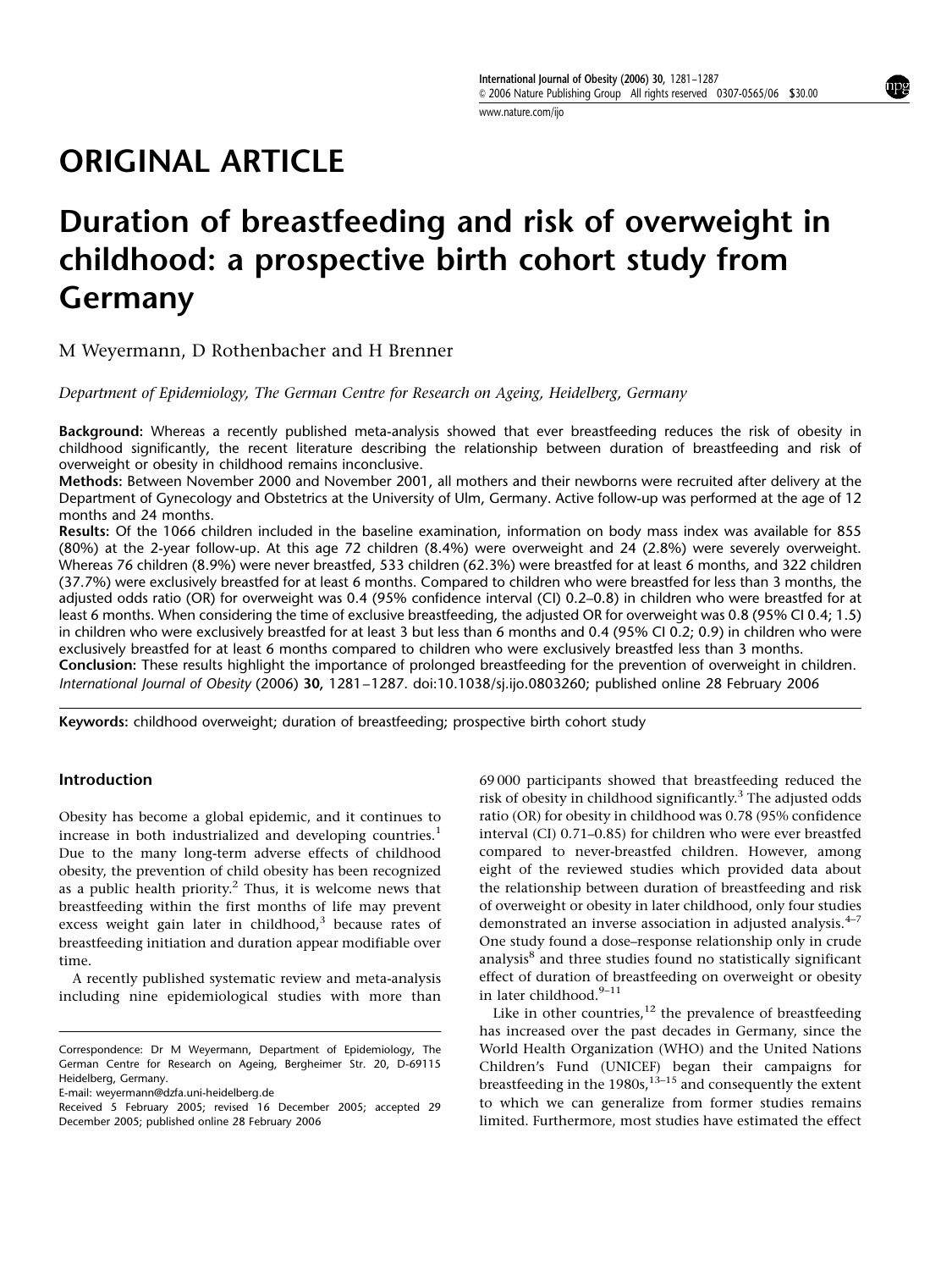of breastfeeding duration on overweight by using the group of never breastfed children as reference group. However, mothers who chose to exclusively formula-feed their children could be different from mothers who chose to breastfeed their children, and these differences may have been not adequately considered in former studies. Owing to the increasing prevalence of breastfeeding, the diminishing group of mothers who decided not to breastfeed their child may have become an even more unsuitable group for the reference category when investigating the influence of duration of breastfeeding on obesity in childhood as pointed out recently.16–18

The aim of this analysis was to assess the association between duration of breastfeeding and childhood overweight at the age of 2 within ever breastfed children under special consideration of confounding factors and duration of exclusive breastfeeding within a prospective birth cohort study.

## Methods

### Study design and study population

All women who came to the Department of Gynecology and Obstetrics at the University of Ulm between November 2000 and November 2001 for the delivery of their baby, their partners and their offspring were recruited for the study. In Germany, women were on average stay in the hospital for about 5 days after delivery, and recruitment was carried out during this time window. During the time of recruitment, the Department of Gynecology and Obstetrics at the University of Ulm was the only major department of obstetrics in the study area and served the vast majority of childbearing women in the city of Ulm and the nearby communities.

According to a priori defined exclusion criteria, we excluded women with less than 32 gestational weeks, with a baby of less than  $2500 g$  birth weight, or who transferred their infants to in-patient pediatric care immediately after delivery. Furthermore, we excluded women with no understanding of German, Turkish or Russian language, as well as all women who left the hospital immediately after birth. Overall 1066 families could be included in this study (67% of all 1593 eligible families who fulfilled the inclusion criteria).

Active follow-up of all children included in the baseline examination was performed at the age of 12 months and 24 months. The current analysis focuses on the result of the 2-year follow-up. A participation rate of 82% (875 children) of all children included in the baseline examination was achieved for this follow-up. Among these, information on body mass index (BMI) was available for 855 children.

Participation was voluntary and informed consent was obtained from the parents in each case. The study was approved by the Ethics Boards of the University of Ulm and of the Physicians' Boards of the states of Baden-Wuerttemberg and Bavaria.

#### Data collection

At the baseline examination, all mothers underwent standardized interviews conducted by trained interviewers during hospitalization after delivery. Interviews included detailed questions about family demographics, socioeconomic status, housing and living conditions. In addition, self-reported height and weight of the mothers (at the beginning of pregnancy) and fathers were obtained. The interview was also offered in Turkish and Russian, as this was the mother tongue of a large proportion of mothers. At both follow-up examinations the parents again filled out a detailed questionnaire including infant feeding habits and children's height and weight. In particular, mothers were asked whether they were breastfeeding at that time (and if not, how long they did). If the mother continued to breastfeed for longer than 1 year, the information was supplemented from the mothers' questionnaire response at the 2-year follow-up. Exclusive breastfeeding was defined as no nutrition other than breast milk.

Also, the children's primary health-care pediatricians gave a detailed medical history during the first and second years of life. These questionnaires from the pediatricians included the children's height and weight, which were measured as part of regular health-screening examinations. Such regular health-screening examinations are offered free of charge around the first and second birthdays and are attended by most families in Germany. At the 2-year follow-up, measured height and weight were obtained from health-screening examinations from 772 children (90.3%). Weights were measured when the children were completely undressed, and length was determined as prone length. For the remaining 83 children, height and weight at the age of 2 were available only as reported by the parents.

Body mass index was calculated as weight  $(kg)/height^2$  $(m<sup>2</sup>)$ . Overweight was defined as BMI above the 90th ageand sex-specific percentile of the German reference population, and severe overweight was defined as BMI above the 97th age- and sex-specific percentile of the German reference population.<sup>19</sup>

#### Statistical analyses

We first carried out descriptive analyses concerning main sociodemographic factors as well as parental and children's BMI and duration of breastfeeding. To investigate potential differences between mothers who decided to formula-feed their children and mothers who breastfed their children over various time periods, associations between sociodemographic and lifestyle characteristics of mothers and duration of breastfeeding were assessed by calculating a Mantel– Haenszel  $\gamma^2$  statistic; if expected cell numbers were <5, Fisher's exact test (two sided) was used.

Furthermore, the association of duration of breastfeeding and various other determinants with children's overweight was ascertained by calculating a Mantel–Haenszel  $\chi^2$  statistic; if expected cell numbers were  $<$  5, Fisher's exact test (two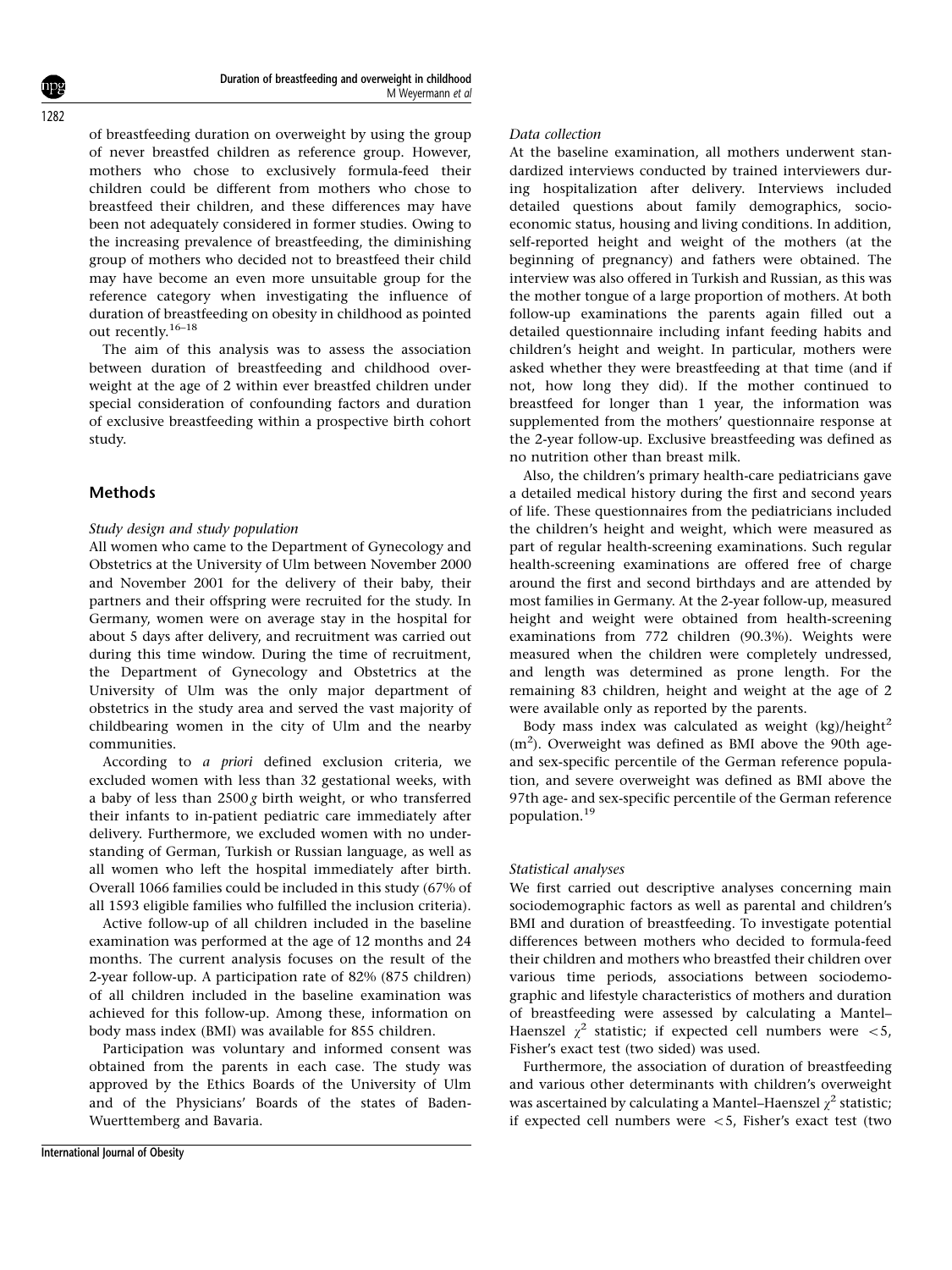sided) was used. To describe the independent association between duration of breastfeeding (independent variable) and children's overweight (dependent variable), OR and their 95% CI were estimated by unconditional logistic regression. The following potential confounders were considered as covariates: age of mother (in years), school education of mother (categories  $\leq 9$  years;  $\geq 10$  years), nationality of mother (categories German, Turkish, other), BMI of mother at the beginning of pregnancy (in  $\text{kg/m}^2$ ), smoking status of mother during pregnancy (no/yes) and birth weight of the child (in gram).

We conducted logistic regression analyses for the whole sample as well as separately for children for whom height and weight were available from the children's primary health-care pediatricians; in the latter analyses, we excluded 83 children from whom only height and weight at the age of 2 reported by parents were available.

All analyses were carried out with the SAS statistical software package (SAS Institute, Inc., SAS Language: Reference. Version 8, 1st edn. SAS Institute, Inc.: Cary, NC).

## Results

Table 1 shows sociogeographic factors and the BMI of the 855 children and their parents, as well as the distribution of breastfeeding habits. 51.6% of the children were male. The mean age of mothers was 31.4 years (s.d. 4.7). The mean BMI of mothers at the beginning of pregnancy was  $23.9 \text{ kg/m}^2$ (s.d. 4.2) and 249 mothers (29.2%) had a BMI  $\ge 25 \text{ kg/m}^2$ . Mean BMI of fathers at baseline examination was  $25.0 \text{ kg/m}^2$ (s.d. 3.0) and 359 (42.8%) had a BMI  $\ge 25 \text{ kg/m}^2$ . Of the included children, 159 (18.6%) had a birth weight less than 3000 g and 99 (11.6%) had a birth weight of at least 4000 g. At the age of 2, the BMI of children ranged from 9.4 to 27.4 kg/m<sup>2</sup> and had a mean value of  $16.0\,\mathrm{kg/m^2}$ . According to the definition of Kronmeyer-Hausschild et  $al.,<sup>19</sup>$  72 children (8.4%) were overweight at the age of 2 and 24 (2.8%) were severely overweight. Seventy-six children (8.9%) were never breastfed, 533 children (62.3%) were breastfed for at least 6 months and 322 children (37.7%) were exclusively breastfed for at least 6 months.

Table 2 shows the sociodemographic and lifestyle factors of the children and their families according to duration of exclusive breastfeeding. Compared to all groups of children who were ever breastfed exclusively, children who were never breastfed exclusively more often had mothers of Turkish nationality (6.5%), mothers with less than 10 years of school education (28.0%), mothers with a BMI of at least  $25 \text{ kg/m}^2$  at the beginning of pregnancy (44.9%) and mothers who smoked during pregnancy (17.8%) or during follow-up (37.4%). Also, they more often lived in households with less than  $\leq 25$  m<sup>2</sup> living area per person (43.4%).

Table 3 shows the association of overweight in children at the age of 2 with breastfeeding habits and with other known or suspected determinants of overweight in children.

Duration of breastfeeding and overweight in childhood M Weyermann et al

1283

Table 1 Sociodemographic factors, body mass index of children and their parents and breastfeeding history

| Factors                              | n          | %            |
|--------------------------------------|------------|--------------|
| Children's gender                    |            |              |
| Male                                 | 441        | 51.6         |
| Female                               | 414        | 48.4         |
| Age of mother at baseline            |            |              |
| Mean (s.d.)                          | 31.4(4.7)  |              |
| Body mass index of mother            |            |              |
| Mean (s.d.) (range)                  | 23.9 (4.2) | 16.7–45.7    |
| $\geqslant$ 25 kg/m <sup>2</sup>     | 249        | 29.2         |
| Body mass index of father            |            |              |
| Mean (s.d.) (range)                  | 25.0 (3.0) | 18.5-49.0    |
| $\geqslant$ 25 kg/m <sup>2</sup>     | 359        | 42.8         |
| Birth weight of children             |            |              |
| $<$ 3000 q                           | 159        | 18.6         |
| 3000 g- ≤ 3500 g                     | 337        | 39.4         |
| 3500 g- ≤4000 g                      | 260        | 30.4         |
| $\geqslant$ 4000 q                   | 99         | 11.6         |
| Body mass index of children at age 2 |            |              |
| Mean (range)                         | 16.0       | $9.4 - 27.4$ |
| Overweight                           | 72         | 8.4          |
| Obese                                | 24         | 2.8          |
| <b>Breastfed</b>                     |            |              |
| Never                                | 76         | 8.9          |
| Ever                                 | 779        | 91.1         |
| Duration of breastfeeding            |            |              |
| $<$ 3 months                         | 106        | 12.4         |
| $3 - 6$ months                       | 138        | 16.1         |
| $6 - 9$ months                       | 207        | 24.2         |
| ≥9 months                            | 326        | 38.1         |
| Duration of exclusive breastfeeding  |            |              |
| Never                                | 107        | 12.5         |
| $<$ 3 months                         | 149        | 17.4         |
| $3 - 6$ months                       | 277        | 32.4         |
| $\ge 6$ months                       | 322        | 37.7         |

Prevalence of overweight was higher in children whose mothers were of Turkish nationality (20.8%) than in children whose parents were of German nationality (7.9%) or those of other than German or Turkish nationality (9.8%) ( $P = 0.07$ ). Furthermore, prevalence of overweight was higher in children whose mothers did smoke during follow-up compared to children whose mothers did not smoke during follow-up (13.0 vs 7.4%,  $P = 0.02$ ). It increased with increasing birth weight  $(P<0.0001)$  and decreased with increasing duration of breastfeeding  $(P = 0.004)$ , as well as with duration of exclusive breastfeeding  $(P = 0.07)$ . Prevalence of obesity was associated with the nationality of mother  $(P = 0.005)$  as well as with birth weight  $(P = 0.01)$  in the same pattern as shown for overweight. By contrast, no association was seen between duration of breastfeeding or duration of exclusive breastfeeding and children's obesity. Children's gender, mother's age, mother's school education,

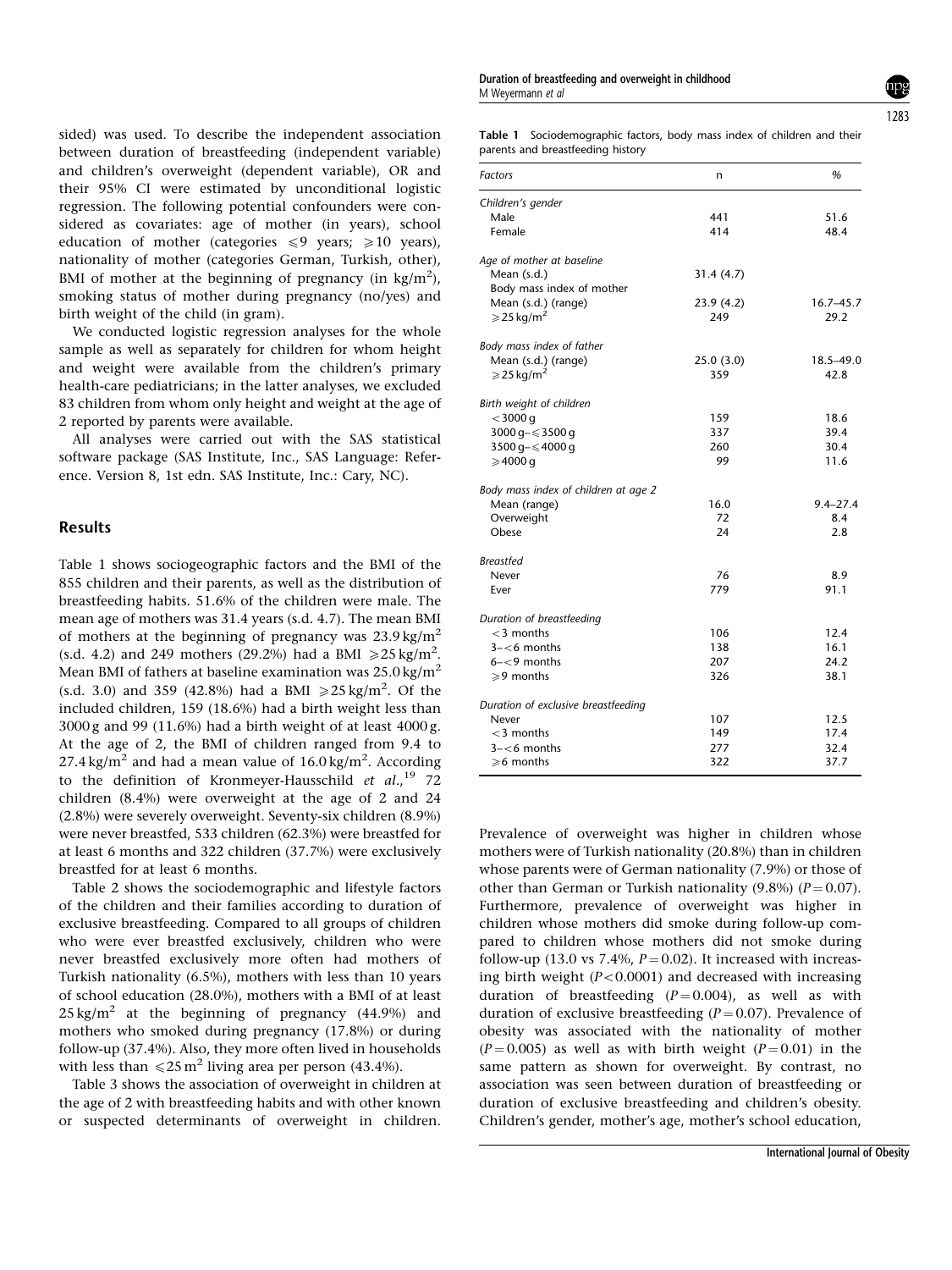1284

|  |  | Table 2 Sociodemographic and lifestyle factors according to duration of exclusive breastfeeding |  |  |  |  |
|--|--|-------------------------------------------------------------------------------------------------|--|--|--|--|
|--|--|-------------------------------------------------------------------------------------------------|--|--|--|--|

| Factors                                          | All n (column %) | Duration of exclusive breastfeeding n (column %) |              |                |                      |                         |  |
|--------------------------------------------------|------------------|--------------------------------------------------|--------------|----------------|----------------------|-------------------------|--|
|                                                  |                  | Never                                            | $<$ 3 months | $3 - 6$ months | $\geqslant$ 6 months | P <sup>a</sup>          |  |
| All                                              | 855              | 107                                              | 149          | 277            | 322                  |                         |  |
| Nationality of mother                            |                  |                                                  |              |                |                      |                         |  |
| German                                           | 770 (90.1)       | 93 (86.9)                                        | 138 (92.6)   | 244 (88.1)     | 295 (91.6)           |                         |  |
| Turkish                                          | 24(2.8)          | 7(6.5)                                           | 6(4.0)       | 4(1.4)         | 7(2.2)               | 0.01                    |  |
| Other                                            | 61(7.1)          | 7(6.5)                                           | 5(3.4)       | 29(10.5)       | 20(6.2)              |                         |  |
| Mean age of mother at baseline (years)           | 31.4             | 30.9                                             | 29.9         | 31.8           | 32.0                 | $<$ 0.0001 <sup>b</sup> |  |
| Number of older siblings                         |                  |                                                  |              |                |                      |                         |  |
| 0                                                | 411 (48.1)       | 48 (44.9)                                        | 97(63.1)     | 137 (49.5)     | 132 (41.0)           |                         |  |
| 1                                                | 340 (39.8)       | 46 (43.0)                                        | 47 (31.5)    | 108 (39.0)     | 139(43.2)            | 0.0006                  |  |
| $\geqslant$ 2                                    | 104(12.1)        | 13(12.1)                                         | 8(5.4)       | 32(11.5)       | 51 (15.8)            |                         |  |
| Education of mother <sup>c</sup>                 |                  |                                                  |              |                |                      |                         |  |
| $\leqslant$ 9 years                              | 153 (18.2)       | 30(29.1)                                         | 29(20.0)     | 44 (16.0)      | 50(15.7)             |                         |  |
| $10-11$ years                                    | 342 (40.6)       | 41 (39.8)                                        | 69 (47.6)    | 115(41.8)      | 117(36.7)            | 0.002                   |  |
| $\geqslant$ 12 years                             | 347 (41.2)       | 32(31.1)                                         | 47 (32.4)    | 116(42.2)      | 152 (47.6)           |                         |  |
| BMI of mother ( $\geq 25 \text{ kg/m}^2$ )       | 249 (29.2)       | 48 (44.9)                                        | 42 (28.2)    | 74 (26.7)      | 85 (26.4)            | 0.002                   |  |
| Smoking of mother                                |                  |                                                  |              |                |                      |                         |  |
| During pregnancy                                 | 91 (10.6)        | 19 (17.8)                                        | 26(17.5)     | 22(7.9)        | 24(7.5)              | 0.0004                  |  |
| During follow-up                                 | 161(18.8)        | 40 (37.4)                                        | 43 (28.9)    | 39(14.1)       | 39 (12.1)            | < 0.0001                |  |
| Day-care-center attendance (yes)                 | 57(6.7)          | 8(7.6)                                           | 13(8.8)      | 19(6.9)        | 17(5.3)              | 0.54                    |  |
| Housing density ( $<$ 25 m <sup>2</sup> /person) | 285 (34.1)       | 46 (43.4)                                        | 57 (39.6)    | 90(33.5)       | 92 (29.2)            | 0.024                   |  |
| Birth weight (mean) (g)                          | 3420             | 3403                                             | 3415         | 3442           | 3408                 | 0.004 <sup>b</sup>      |  |

BMI = body mass index. <sup>a</sup><sub>Z</sub><sup>2</sup> test for differences between groups. <sup>b</sup>Wilcoxon test. <sup>c</sup>Information missing for 13 children.

mother's and father's BMI, as well as mother's smoking status during pregnancy showed no relationship with overweight in children at the age of 2 in bivariate analysis.

Table 4 shows the crude and adjusted ORs for overweight in children at the age of 2 associated with breastfeeding history. The crude OR for overweight of the children at the age of 2 was 2.4 (95% CI 0.7–7.7) for children who were ever breastfed compared to children who were never breastfed. After adjustment for birth weight and the mother's nationality, age, school education, BMI and smoking status during pregnancy, the OR was 2.2 (95% CI 0.7–7.2). Compared to children who were breastfed up to 3 months, the adjusted OR for overweight was 0.2 (95% CI 0.1–0.9) for never breastfed children, 1.0 (95% CI 0.5–2.0) for children who were breastfed for at least 3 but less than 6 months, and 0.4 (95% CI 0.2–0.8) for children who were breastfed for 6–9 months and for children who were breastfed for at least 9 months. When considering the time of exclusive breastfeeding, the adjusted OR for overweight was 0.6 (95% CI 0.2–1.4) for children who were never exclusively breastfed compared to children who were exclusively breastfed for less than 3 months. The adjusted OR for overweight was 0.8 (95% CI 0.4–1.5) for children who were exclusively breastfed for at least 3 but less than 6 months and 0.4 (95% CI 0.2–0.9) for

children who were exclusively breastfed for at least 6 months. There was a significant trend of decreased odds of obesity with both duration of breastfeeding and duration of exclusive breastfeeding.

When we excluded the 83 children from whom only height and weight reported by parents were available, results were very similar, and some of the associations were even stronger.

## **Discussion**

In this prospective birth cohort study from Germany, we found no decreased risk for overweight at the age of 2 among ever breastfed children compared to children who were never breastfed. However, compared to children who were breastfed for less than 3 months, the risk for overweight was strongly decreased among children who were breastfed for at least 6 months. Furthermore, compared to children who were exclusively breastfed for less than 3 months, we found a decreasing risk for overweight children with increasing duration of exclusive breastfeeding.

In Germany, exclusive breastfeeding is recommended for at least 6 months, especially for prevention of allergies.<sup>20</sup> In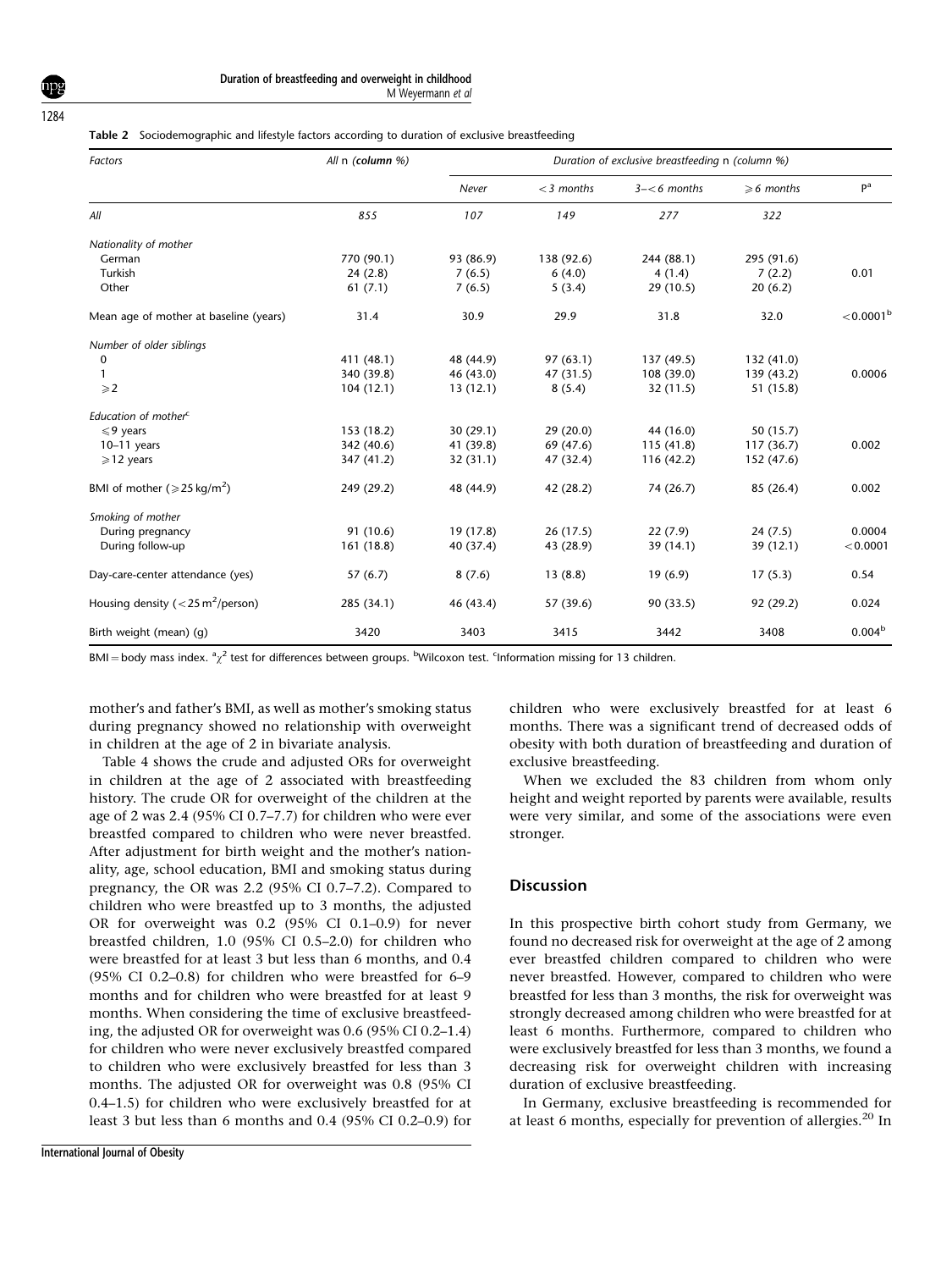| Factors                                        | n   | Overweight |                   | Obese    |                    |  |
|------------------------------------------------|-----|------------|-------------------|----------|--------------------|--|
|                                                |     | n(%)       | pa                | n (%)    | pa                 |  |
| Children's gender                              |     |            |                   |          |                    |  |
| Male                                           | 441 | 40 (9.1)   | 0.48              | 11(2.5)  | 0.57               |  |
| Female                                         | 414 | 32(7.7)    |                   | 13 (3.2) |                    |  |
| Nationality of mother                          |     |            |                   |          |                    |  |
| German                                         | 770 | 61 (7.9)   | 0.07              | 17(2.2)  | 0.005 <sup>b</sup> |  |
| Turkish                                        | 24  | 5(20.8)    |                   | 3(12.5)  |                    |  |
| Other                                          | 61  | 6(9.8)     |                   | 4(6.6)   |                    |  |
| Age of mother at baseline (years)              |     |            |                   |          |                    |  |
| $16 - 25$                                      | 104 | 10 (9.6)   | 0.76              | 6(5.8)   | $0.17^{b}$         |  |
| $26 - 35$                                      | 579 | 46 (7.9)   |                   | 15(2.6)  |                    |  |
| $36 - 45$                                      | 172 | 16 (9.3)   |                   | 3(1.7)   |                    |  |
| Education of mother (years)                    |     |            |                   |          |                    |  |
| ≤9                                             | 153 | 14 (9.2)   | 0.65              | 7(4.6)   | 0.18               |  |
| $10 - 11$                                      | 342 | 32(9.4)    |                   | 11(3.2)  |                    |  |
| $\geqslant$ 12                                 | 347 | 26 (7.5)   |                   | 6(1.7)   |                    |  |
| Body mass index of mother (kg/m <sup>2</sup> ) |     |            |                   |          |                    |  |
| $<$ 20                                         | 101 | 8(7.9)     | 0.94              | 3(3.0)   | 0.61 <sup>b</sup>  |  |
| $20 - 25$                                      | 503 | 42 (8.4)   |                   | 16(3.2)  |                    |  |
| $25 - 30$                                      | 181 | 17(9.4)    |                   | 5(2.8)   |                    |  |
| $\geqslant$ 30                                 | 68  | 5(7.4)     |                   | 0(0.0)   |                    |  |
| Body mass index of father (kg/m <sup>2</sup> ) |     |            |                   |          |                    |  |
| $<$ 20                                         | 13  | 0(0.0)     | 0.39 <sup>b</sup> | 0(0.0)   | 0.73 <sup>b</sup>  |  |
| $20 - 25$                                      | 466 | 37 (7.9)   |                   | 11(2.4)  |                    |  |
| $25 - 30$                                      | 311 | 32 (10.3)  |                   | 11(3.5)  |                    |  |
| $\geqslant$ 30                                 | 48  | 2(4.2)     |                   | 1(2.0)   |                    |  |
| Mother's smoking status during pregnancy       |     |            |                   |          |                    |  |
| Did not smoke                                  | 763 | 66 (8.7)   | 0.89 <sup>b</sup> | 23(3.0)  | 1.0 <sup>b</sup>   |  |
| $<$ 10 cigarettes/day                          | 58  | 5(8.6)     |                   | 1(1.7)   |                    |  |
| $\geqslant$ 10 cigarettes/day                  | 24  | 1(4.2)     |                   | 0(0.0)   |                    |  |
| Mother's smoking status during follow-up       |     |            |                   |          |                    |  |
| Did not smoke                                  | 694 | 51 (7.4)   | 0.02              | 18 (2.6) | 0.43               |  |
| Did smoke                                      | 161 | 21 (13.0)  |                   | 6(3.7)   |                    |  |
| Birth weight (g)                               |     |            |                   |          |                    |  |
| $<$ 3000                                       | 159 | 9 (5.7)    | 0.0001            | 0(0.0)   | $0.013^{b}$        |  |
| $3000 - \leq 3500$                             | 337 | 19(5.6)    |                   | 8(2.4)   |                    |  |
| $3500 - \leqslant 4000$                        | 260 | 25(9.6)    |                   | 11 (4.2) |                    |  |
| $\geqslant$ 4000                               | 99  | 19 (19.2)  |                   | 5(5.1)   |                    |  |
| Breastfeeding                                  |     |            |                   |          |                    |  |
| Never                                          | 76  | 3(3.9)     | 0.19 <sup>b</sup> | 2(2.6)   | 1.0 <sup>b</sup>   |  |
| Ever                                           | 779 | 69 (8.9)   |                   | 22(2.8)  |                    |  |
| Duration of breastfeeding (months)             |     |            |                   |          |                    |  |
| $<$ 3                                          | 106 | 16 (15.1)  | 0.004             | 5 (4.7)  | 0.53 <sup>b</sup>  |  |
| $3 - 6$                                        | 138 | 19 (13.8)  |                   | 5(3.6)   |                    |  |
| $6 - 9$                                        | 207 | 13(6.3)    |                   | 3(1.5)   |                    |  |
| $\geqslant$ 9                                  | 326 | 21 (6.4)   |                   | 9(2.8)   |                    |  |
| Duration of exclusive breastfeeding (months)   |     |            |                   |          |                    |  |
| Never                                          | 107 | 8(7.5)     | 0.07              | 4 (3.7)  | $0.44^{b}$         |  |

Table 3 Prevalence of overweight and obesity among children at the age of 2 according to sociodemographic and lifestyle-factors

 $\alpha_{\chi}^2$  test for differences between groups. <sup>b</sup>Fisher's exact test.

 $\ge 6$  322 18 (5.6)

 $-3$  149 18 (12.1) 6 (4.0)<br>3- $-6$  277 28 (10.1) 8 (2.9)  $3--6$  277 28 (10.1) 8 (2.9)<br>  $\ge 6$  322 18 (5.6) 6 (1.9) Duration of breastfeeding and overweight in childhood M Weyermann et al

our study population, more than 60% of children were breastfed for at least 6 months, and only a minority of children (8.9%) were never breastfed.

As noted already by other authors,  $16-18$  we also found that the small group of mothers who never breastfed their children was different in many other aspects besides breastfeeding habits. Compared to mothers who decided to breastfeed their children, mothers who decided to exclusively formula-feed their children were more often of Turkish nationality, had more often less than 10 years of school education, a higher housing density, a higher BMI, and had more often smoked during pregnancy or during follow-up. In contrast to other studies,  $^{10,12,21,22}$  we found no relations of risk for children's overweight to some of the mother's and father's BMI, mother's education or smoking during pregnancy. One possible explanation for these differences might be that the follow-up time in our study was relatively short and the impact of these factors may increase when children get older. Furthermore, the characteristics of the nonbreastfeeding mothers in our study population may indicate that the associations described in other studies with these factors (BMI, education, smoking) might be partly due to incomplete control for confounding using the non-breastfeeding group as reference. Therefore, using this group as reference when estimating the influence of duration of breastfeeding on overweight in childhood might be problematic. This issue may be particularly important in our study population, where prevalence of breastfeeding was much higher than in previous studies, and the group of never breastfeeding was very small, which may also explain the apparent differences from results of previous studies.

For example, in contrast to our results, two former crosssectional studies conducted in Germany found a decreased risk for overweight or obesity in children who were ever breastfed when compared to never breastfed children.<sup>4,6,23</sup> Compared to children who were never breastfed, the adjusted OR of breastfeeding for any length of time were 0.66 (95% CI 0.52–0.87) for overweight in the study by Liese et al.<sup>6</sup> and 0.71 (95% CI 0.56–0.90) for obesity and 0.77 (95% CI 0.66–0.88) for overweight in the study by von Kries et  $al^{4,23}$  The much higher prevalence of never breastfed children in these studies (44% in the study by von Kries *et al.*<sup>4,23</sup> and 17% in the study by Liese *et al.*<sup>6</sup>) compared to our study (8.9%) may be one explanation for the apparent differences in the results. Furthermore, in both studies, the impact of maternal pre-pregnancy BMI on childhood obesity was not considered. Given the known association between high maternal pre-pregnant BMI and unsuccessful initiation of breastfeeding, $24$  this may lead to an overestimation of the effect of ever breastfeeding compared to never breastfeeding.

In another birth cohort study conducted in Germany,<sup>2</sup> the prevalence of never breastfed children (8.1%) was comparable to the prevalence in our study population. In this study, $22$  differences in obesity prevalence between bottle-fed and breastfed children were not statistically significant at the ages of 3 and 4 years, but larger and

#### 1285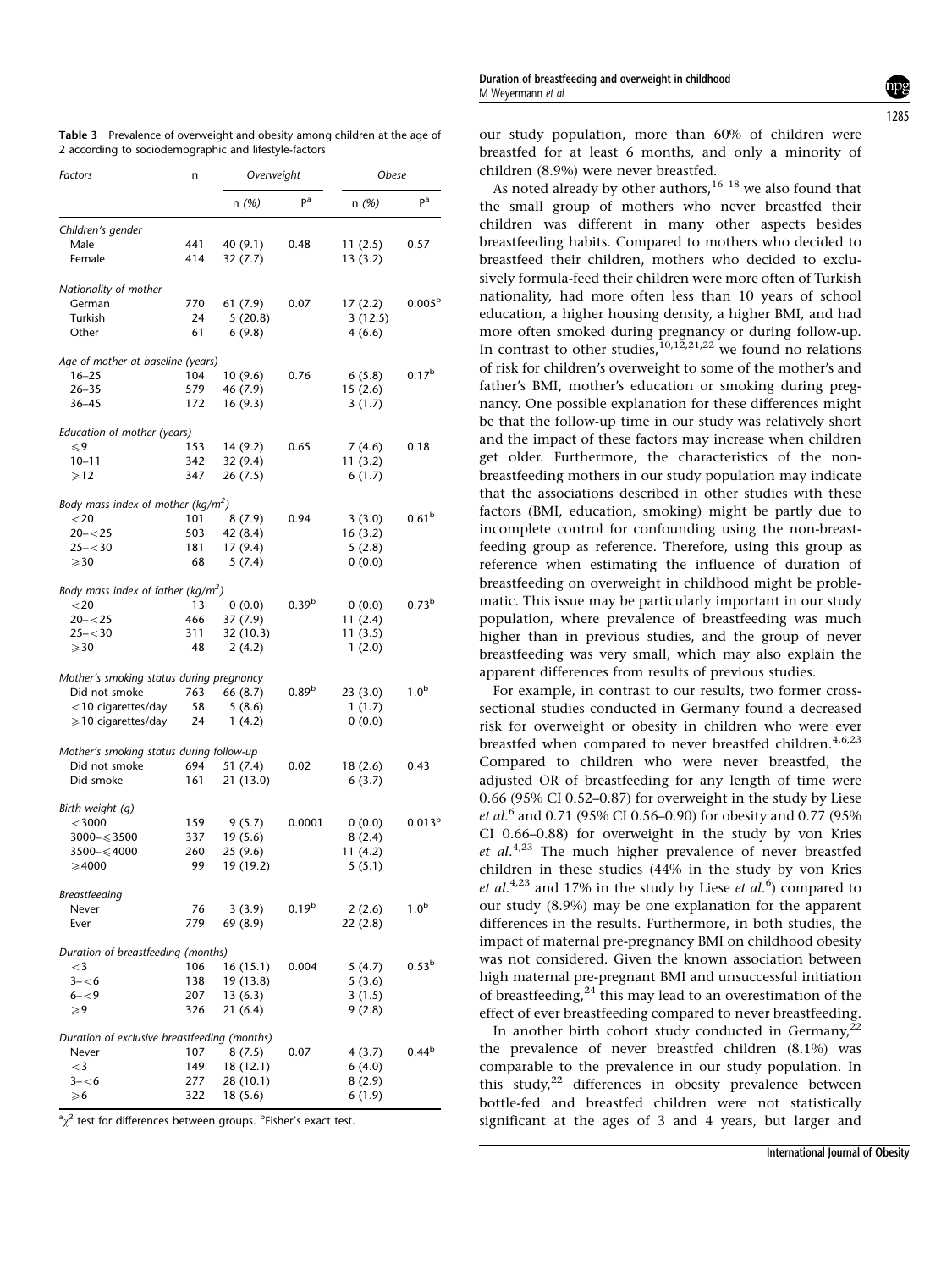1286

|  |  | Table 4 Crude and adjusted ORs with 95% CI for overweight of children at the age of 2 according to breastfeeding history |  |
|--|--|--------------------------------------------------------------------------------------------------------------------------|--|
|  |  |                                                                                                                          |  |

| History of breastfeeding                     | Total sample ( $n = 839$ )    |               |                               |               | Children with height and weight as measured by pediatricians only ( $n = 756$ ) |       |                                |       |  |
|----------------------------------------------|-------------------------------|---------------|-------------------------------|---------------|---------------------------------------------------------------------------------|-------|--------------------------------|-------|--|
|                                              | Crude OR                      | $P^{\dagger}$ | Adjusted OR <sup>a</sup>      | $P^{\dagger}$ | Crude OR                                                                        | ΡŤ    | Adjusted OR <sup>a</sup>       | PŤ    |  |
| <b>Breastfed</b>                             |                               |               |                               |               |                                                                                 |       |                                |       |  |
| Ever<br>Never                                | $2.4$ [0.7; 7.7]<br>reference |               | $2.2$ [0.7; 7.2]<br>reference |               | $3.2$ [0.8; 13.3]<br>reference                                                  |       | $3.0$ [0.7; 12.8]<br>reference |       |  |
| Duration of breastfeeding (months)           |                               |               |                               |               |                                                                                 |       |                                |       |  |
| Never                                        | $0.2$ [0.1; 0.8]              |               | $0.3$ [0.1; 0.9]              |               | $0.2$ [0.1; 0.8]                                                                |       | $0.2$ [0.1; 0.8]               |       |  |
| $<$ 3 <sup>b</sup>                           | reference                     | 0.001         | reference                     | 0.002         | reference                                                                       | 0.006 | reference                      | 0.004 |  |
| $3 - 6$                                      | $0.9$ [0.4; 1.8]              |               | $1.0$ [0.5; 2.0]              |               | $0.8$ [0.4; 1.8]                                                                |       | $0.9$ [0.4; 2.0]               |       |  |
| $6 - 59$                                     | $0.4$ [0.2; 0.8]              |               | $0.4$ [0.2; 0.8]              |               | $0.4$ [0.2; 0.8]                                                                |       | $0.3$ [0.2; 0.8]               |       |  |
| $\geqslant$ 9                                | $0.4$ [0.2; 0.8]              |               | $0.4$ [0.2; 0.8]              |               | $0.4$ [0.2; 0.9]                                                                |       | $0.4$ [0.2; 0.8]               |       |  |
| Duration of exclusive breastfeeding (months) |                               |               |                               |               |                                                                                 |       |                                |       |  |
| Never                                        | $0.6$ [0.3; 1.4]              |               | $0.6$ [0.2; 1.4]              |               | $0.4$ [0.1; 1.0]                                                                |       | $0.3$ [0.1; 0.9]               |       |  |
| $<$ 3 <sup>b</sup>                           | reference                     | 0.01          | reference                     | 0.02          | reference                                                                       | 0.007 | reference                      | 0.005 |  |
| $3 - 6$                                      | $0.8$ [0.4; 1.5]              |               | $0.8$ [0.4; 1.5]              |               | $0.8$ [0.4; 1.5]                                                                |       | $0.6$ [0.3; 1.3]               |       |  |
| $\geqslant 6$                                | $0.4$ [0.2; 0.9]              |               | $0.4$ [0.2; 0.9]              |               | $0.4$ [0.2; 0.8]                                                                |       | $0.3$ [0.2; 0.7]               |       |  |

OR = odds ratio. <sup>a</sup>Adjusted for nationality of mother, age of mother, school education of mother, BMI of mother, smoking status of mother during pregnancy, birth weight. <sup>b</sup>This group was considered the reference because the group that never breastfed was small and possibly different in other aspects than in breastfeeding habits. TP for trend within groups of ever breastfed children.

significant at the ages of 5 and 6 years (adjusted OR for obesity at the age of six 0.46, 95% CI 0.23–0.92). However, children who had never been breastfed (8.1%) and those breastfed in part for 2 months only (23.4%) were combined in the category of bottle-fed infants in these analyses. $^{22}$  Our results suggest that differences in prevalence of obesity according to duration of breastfeeding might also have been greater at younger ages when children who were never breastfed were excluded from the reference group in this study.

Like in our study, duration of exclusive breastfeeding was inversely related to obesity or overweight in the studies by von Kries *et al*.<sup>4,23</sup> and Liese *et al*.<sup>6</sup> However, like most other studies the studies by von Kries et  $al.^{4,23}$  have estimated the effect of duration of breastfeeding on overweight only using the group of never breastfed children as reference. Therefore, comparison of our results with those of these former studies may be difficult.

Our results were in agreement with those of the analyses restricted to ever breastfed children in the study of Liese et  $al$ ,  $\delta$  demonstrating also a positive effect of duration of overall and exclusive breastfeeding. Compared to children breastfed for less than 6 months, children who were breastfed for 6–12 months (OR 0.74, 95% CI 0.54–1.02) and children breastfed for more than 1 year (OR 0.41, 95% CI 0.18–0.90) were less likely to be overweight. A similar pattern emerged regarding exclusive breastfeeding. Compared to children exclusively breastfed for less than 2 months, the OR was 0.91 (95% CI 0.66–1.24) for children exclusively breastfed for 2–4 months, 0.70 (95% CI 0.45–1.10) for children exclusively breastfed for 5–6 months and 0.47 (95% CI 0.21–1.06) for children exclusively breastfed for more than 6 months. Although we used different definitions for our reference groups, the associations seen in our much younger study population were somewhat stronger. One possible reason for these differences might be that the impact of breastfeeding may become smaller, and the impact of other factors may increase when children grow up.

Gillman et al.<sup>5</sup> reported that among 15 341 children aged 9–14 years and participating in the Growing Up Today Study, the adjusted OR for being overweight was 0.80 (95% CI 0.67– 0.96) among those who were breastfed for at least 7 months compared with children who had been breastfed for 3 months or less. In our study population, we found a stronger protective effect (adjusted OR 0.40; 95% CI 0.2–0.8) among those who were breastfed for at least 6 months compared with children who had been breastfed for 3 months or less. Again, one possible reason for these differences might be the much younger age of our study population whose weight may be less affected by other factors that might become relevant when children grow up.

In the recently published meta-analysis, the adjusted OR for obesity in childhood was 0.78 (95% CI 0.71–0.85) for children who were ever breastfed compared to neverbreastfed children,<sup>3</sup> and a recent review concluded that breastfeeding seems to have only a small protective effect against obesity in children.<sup>25</sup> Another explanation may be, however, that a possibly much stronger effect of long-term breastfeeding may have been diluted by children with shortterm duration of breastfeeding, who may not benefit from breastfeeding with respect to development of obesity and by the use of a reference group which differs from breastfed children in important aspects. Given the major differences between breastfed children and children who were not breastfed at all, we suggest using children with short-term breastfeeding rather than children who were never breastfed